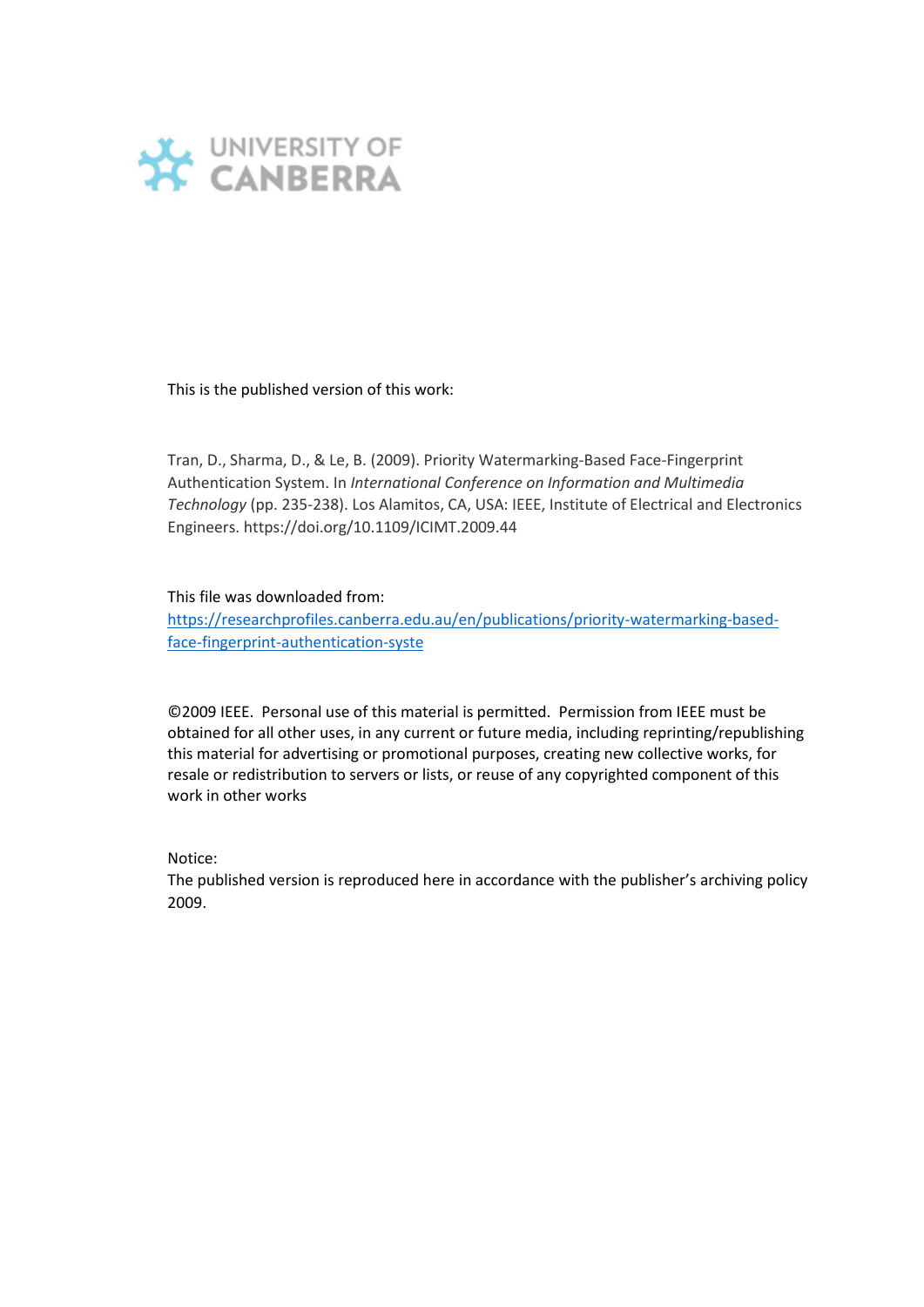# **Priority Watermarking-Based Face-Fingerprint Authentication System**

Tuan Hoang School of Computer Sciences and Engineering International University Ho Chi Minh City, Vietnam htatuan@hcmiu.edu.vn

Dat Tran, Dharmendra Sharma, Trung Le Faculty of Information Sciences and Engineering University of Canberra Canberra, Australia dat.tran@canberra.edu.au

Bac H. Le Faculty of Information Technology University of Science Ho Chi Minh City, Vietnam

*Abstract***— In this paper, we propose a multi-biometrics authentication system based on our proposed priority-based watermarking method. We investigate how watermarking techniques affect the container, which is facial image used in further authentication steps. We conduct experiments on facial and fingerprint features using both priority-based watermarking method and non-priority-based method. Results show that the proposed priority-based watermarking method has reduced data retrieval errors from the facial image after decoding, thus it has also reduced authentication error rates.** 

*Keywords:* **priority-based watermarking, fingerprint, multibiometrics authentication**

# I. INTRODUCTION

Biometric authentication has recently received great interest from computer science researchers. With its unique characteristics, biometric authentication is believed to be a reliable authentication method in the near future [9]. However, on the way it becomes true, Ratha et al [12] shows that impostors can do at least 8 types of attacks onto the biometrics authentication system. From that finding, researches have been proposing several ways to enhance authentication system's security. Among those, using digital watermarking to secure template stores and data communication between client and server is widely used, especially in network environment. Moreover, this method can be used for multi-biometrics authentication system in which one or more biometrics can be embedded into other biometrics for improving accuracy and reducing bandwidth. For robust watermarking, RDWT watermarking [4] is used to embed voice features of a person, MFCC, into the same person's face image; DWT and SVM watermarking [5] is used to embed face image into a fingerprint image of the same person; FFT-based watermarking [6] is used to embed iris features into a face image; and a non-uniform Discrete Fourier Transform-based watermarking [7] is used to embed fingerprint image into audio signals. For fragile watermarking, amplitude modulation watermarking proposed in [1] and then enhanced in [2, 3] to embed information into a color facial image.

The paper is the continuing work of [3] by using our proposed watermarking method called priority-based watermarking to embed one's fingerprint into his face for face-fingerprint authentication system. The paper is

organized as follows. Section 1 reviews watermarking methods and its appliance into multi-biometrics. Section 2 introduces our framework for remote multimodal biometrics authentication system. Section 3 briefly presents the prioritybased watermarking method. Section 4 presents experiments to conduct using real fingerprint and facial databases, comparing our proposed method and original amplitude modulation method. Finally, we conclude in Section 5.

# II. FRAMEWORK FOR REMOTE MULTIMODAL BIOMETRIC AUTHENTICATION SYSTEM

We propose a new framework for remote multimodal biometric authentication system.



Figure 1. The proposed framework.

In our framework, at the client side, biometric features need to be extracted to numerical values and then embedded into a face image before securely transmitted to a verified server. At the server side, the watermarked face image is decoded to retrieve the biometric features for verification. The verification result is then sent back to the client side. This framework has some advantages as follows

- Facial image is the only biometric that is understandable by human-beings and watermarked face image is not sensible to human eyes so they can manually verify if needed.
- All other biometric features are numbers whose formats are not included, so attackers need to know numeric format to convert the retrieved bit sequence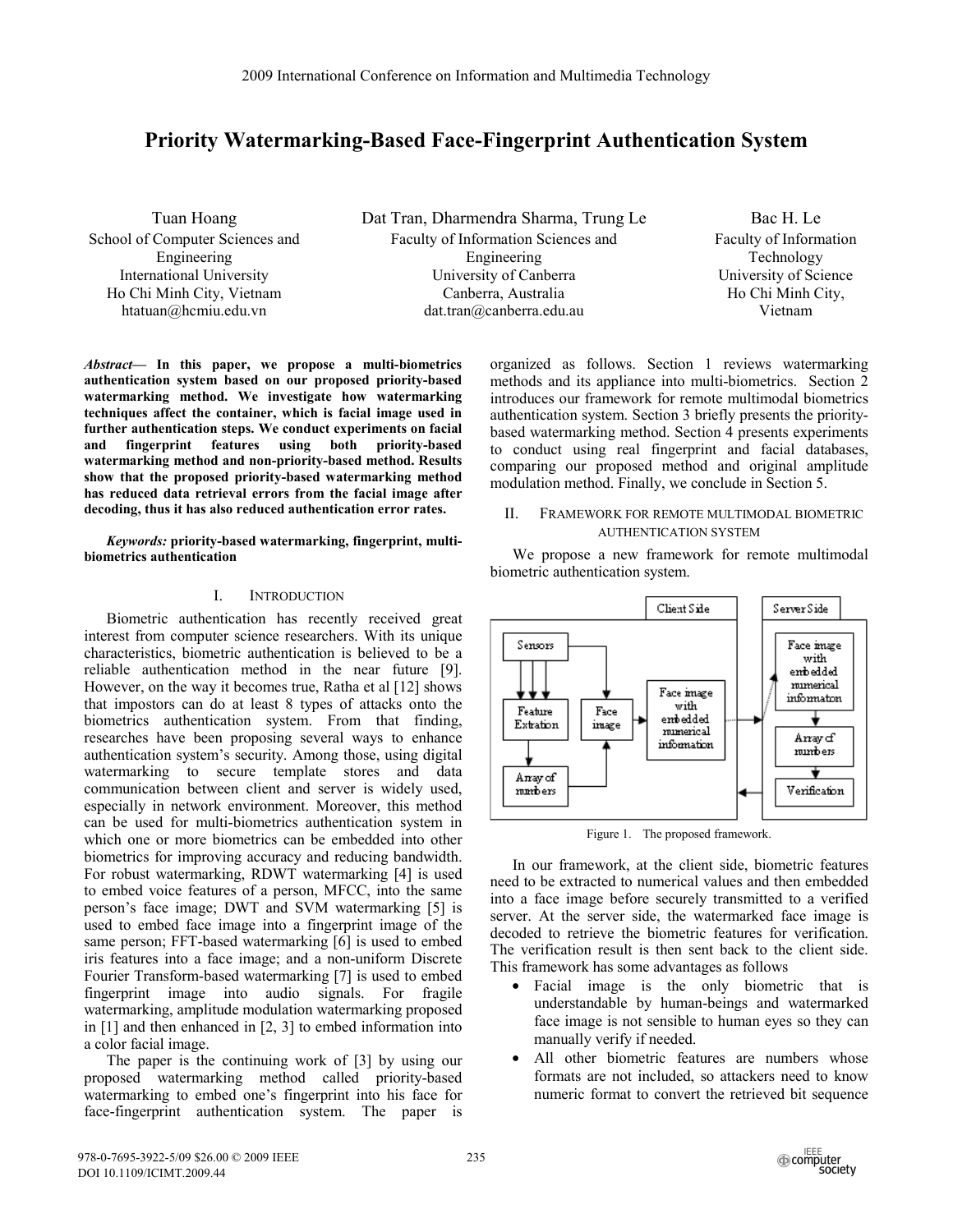to the right sequence of numbers and to know from what biometric these numbers were extracted**.**

- The framework can be applied to any biometrics.
- Easier for encoding and decoding cause of uniform representation.

Specifically, in this paper, at the client side, we extract one's fingerprint features and then embed them, which are numerical values, into the same person's face image by using priority-based watermarking before transmitting the watermarked facial image to server. At server side, one fingerprint and two facial images of each registered user are stored for later authentication. We also use other non-error watermarking algorithm to securely store them

#### III. PRIORITY-BASED WATERMARKING METHOD

Let  $I(m, n)$  be a color image of size  $m \times n$ . If the RGB color system is used, then  $I(m, n) = \{R(m, n), G(m, n), B(m, n)\}$ *n*)}. Let  $S = (s_1, s_2, \ldots, s_k)$  be the bit sequence of size *k* to be embedded in the image *I*, and  $I'(m, n) = \{R'(m, n), G'(m, n),\}$ *B'*(*m*, *n*)} be the image obtained after embedding *S* into the image *I*. Let *Pri*(*S*) be the bit priority function in *S*. The original amplitude modulation-based digital watermarking method embeds bits by modifying the blue channel in the color image *I*. Each bit in *S* will be embedded *d* times at different positions in the image *I*. The blue channel is chosen because human eyes are least sensitive to it comparing with the red or the green ones. Therefore

$$
I'(m, n) = \{R(m, n), G(m, n), B'(m, n)\}\tag{1}
$$

*Encoding Process*: A pseudo-random position sequence *p*  $= (p_1, p_2, ..., p_{d}^x)$ , where  $p_{(t-1)^*d+h} = (i, j)$  representing row and column indices at which bit  $s_t$  is embedded the  $h$ -th time, is chosen to embed the bit sequence *S*. The sequence *p* is randomly generated by a pseudo-random generator based on a given secret key *K*, which is used as a seed to the generator. The *t*-th bit in the bit sequence *S* will be embedded in the blue channel of the image *I* at *d* positions  $p_{(t-1)*d+h}$ , …,  $p_{t*d}$  according to the following equation

$$
B'_{ij} = B_{ij} + s_i q L_{ij} \tag{2}
$$

where  $L_{i,j}$  is luminance at the position  $(i, j)$  and can be calculated as follows

$$
L_{i,j} = 0.299R_{i,j} + 0.587G_{i,j} + 0.144B_{i,j}
$$
 (3)

and *q* is a tradeoff between robustness and invisibility.

At decoding step,  $B'_{i,j}$  will be estimated by its neighbour pixels, which is called *B''i,j, as Formula 4*. It can be seen that the closer  $B''_{i,j}$  and  $B_{i,j}$  are, the more accurate the bit retrieval is. In other words, the more accurate the linear combination approximation of  $B_{i,j}$  is, the lower error of bit retrieval is, and so the better the position  $(i, j)$  is. In our proposed method, we will embed high priority level bits at the best positions to guarantee that we can retrieve them later with the lowest error. To determine goodness of positions, a gradient should

be used. We propose to use Pewit operator cause of its efficiency and fast computation.

| Pewitt op. $Px$ for $Gx$ |  |  | Pewitt op. $Py$ for $Gy$ |  |  |
|--------------------------|--|--|--------------------------|--|--|

The lower the gradient at a position is, the better the position is. The values *Gx* and *Gy* are calculated as

$$
Gx_{i,j} = \left(\sum_{di=-1}^{1} \sum_{dj=-1}^{1} B_{i+di, j+dj} P x_{di+2, dj+2}\right)
$$

$$
Gy_{i,j} = \left(\sum_{di=-1}^{1} \sum_{dj=-1}^{1} B_{i+di, j+dj} P y_{di+2, dj+2}\right)
$$

$$
G_{i,j} = \sqrt{Gx_{i,j}^{2} + Gy_{i,j}^{2}}
$$
(4)

If the difference between the pixels in a small neighbor block of the pixel  $(i, j)$  is small enough, we can replace the blue channel by another channel for gradient calculation. In this paper, we choose the green channel.

$$
Gx_{i,j} = \left(\sum_{di=-1}^{1} \sum_{dj=-1}^{1} G_{i+di,j+dj} P x_{di+2,dj+2}\right)
$$
  
\n
$$
Gy_{i,j} = \left(\sum_{di=-1}^{1} \sum_{dj=-1}^{1} G_{i+di,j+dj} P y_{di+2,dj+2}\right)
$$
  
\n
$$
G_{i,j} = \sqrt{Gx_{i,j}^2 + Gy_{i,j}^2}
$$
\n(5)

Not all types of image satisfy above condition, but our experiments in Table 1 on facial images show that in facial images the blue channel has high and positive correlations with the two other channels, especially between blue and green channels.

TABLE I. CORRELATION BETWEEN CHANNELS IN FACIAL IMAGES OF CVL FACE DATABASE [10] AND AR FACE DATABASE[8]. (R: RED, B:BLUE, G:GREEN)

|      | <b>CVL</b> |         |       | ΑR    |         |       |
|------|------------|---------|-------|-------|---------|-------|
|      | $R-G$      | $R - B$ | $B-G$ | $R-G$ | $R - B$ | $B-G$ |
| min  | 0.81       | 0.74    | 0.92  | 0.32  | 0.40    | 0.65  |
| max  | 0.99       | 0.98    | 1.00  | 1.00  | 0.99    | 1.00  |
| mean | 0.95       | 0.92    | 0.99  | 0.96  | 0.89    | 0.97  |

The position sequence *p* will be rearranged according to the increasing of gradient. The bits whose priority level is from high to low will be embedded sequentially.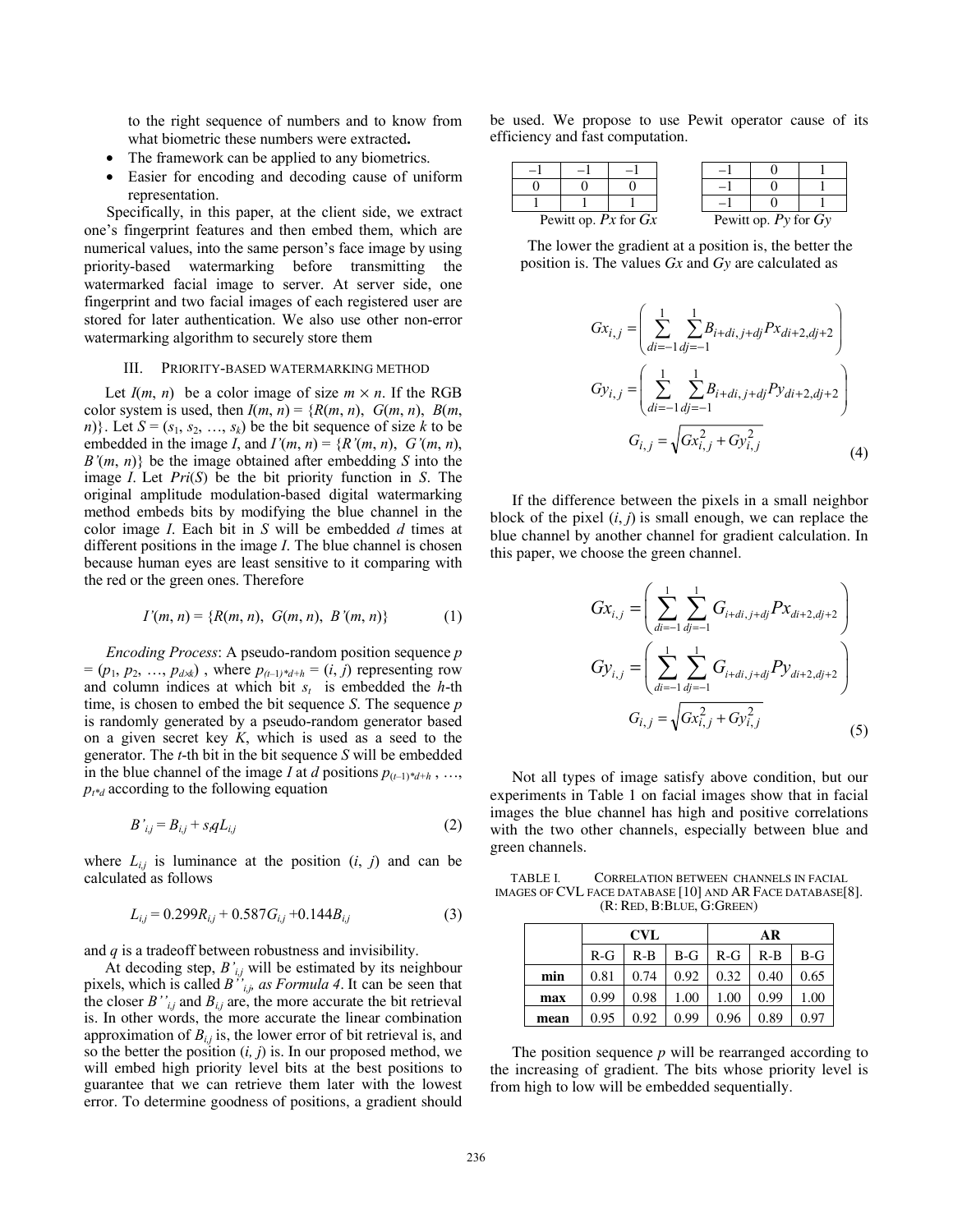*Decoding Process*: Based on the secret key *K*, the sequence *p* will be regenerated as shown in the encoding process. The gradient at each position needs to be calculated and depending on these gradient values, the sequence *p* will be rearranged.

$$
Gx^{i}_{i,j} = \left(\sum_{di=-1}^{1} \sum_{dj=-1}^{1} R^{i}_{i+di,j+dj} P x_{di+2,dj+2}\right)
$$
  
\n
$$
Gy^{i}_{i,j} = \left(\sum_{di=-1}^{1} \sum_{dj=-1}^{1} R^{i}_{i+di,j+dj} P y_{di+2,dj+2}\right)
$$
  
\n
$$
G^{i}_{i,j} = \sqrt{Gx^{i}_{i,j}^2 + Gy^{i}_{i,j}^2}
$$
\n(6)

As  $G = G'$ , we have  $G'_{ij} = G_{ij}$  at all position  $(i, j)$ . Therefore the sequence *p* after rearranging is the same in both the encoding and decoding processes. After rearranging the position sequence, further steps are conducted as the original method represented by the equations (7), (8), (9), and (10). The embedded information is retrieved.

$$
B^{\prime\prime}_{i,j} = \frac{1}{8} \left( \sum_{di=-1}^{1} \sum_{dj=-1}^{1} B^{\prime}_{i+di,j+dj} - B^{\prime}_{i,j} \right) (7)
$$

$$
\delta_{i,j} = B'_{i,j} - B''_{i,j} \tag{8}
$$

$$
\overline{\delta}_t = \frac{1}{d} \sum_{t=1}^d (B'_{p(t-1)d+i} - B''_{p(t-1)*d+i}) \tag{9}
$$

$$
s'_t = sign(\overline{\delta}_t) \tag{10}
$$

# IV. EXPERIMENTAL RESULTS

We conducted two experiments to compare the original amplitude modulation method and our proposed one. In the first experiment, we embedded fingerprint features into face images and then retrieved fingerprint features for uni-modal authentication based on fingerprint recognition. In the second experiment, we do the same thing by embedding fingerprint features into face images but use both fingerprint features and facial features after decoding for face-fingerprint multimodal authentication. The first experiment shows us how watermarking technique affects original fingerprint features in authenticating result, by discarding face, the container. The second experiment shows how accuracy a combined face-fingerprint authentication system is. We conducted both two experiments based on AR Face Dataset and VeriFinger Company's fingerprint database. We assumed that there is no relation between face and fingerprint of one person so that we can create one multi-modal database from two distinct single-modal databases: AR Face database and VeriFinger's fingerprint database.

For the first experiment, we use all 51 fingers in Verifinger fingerprint database. Each finger has 8 samples. Totally, it has 408 fingerprint samples. Firstly, all fingerprint minutiaes are extracted by using method in [11]. Each minutiae consisting of coordinates and angle, in form  $(x, y, \theta)$  then be embedded into a random image from DBF2 of AR-Face database. We can see that the more bits we use to represent a minutiae feature, the worse performance decoding phase has. In order to improve watermarking accuracy for both methods, we used 12-bit unsigned integer to represent *x*, *y*, and  $\theta$ . A 12-bit unsigned integer is enough for covering all values of  $x$ ,  $y$ , and  $\theta$ . Secondly, we decode to retrieve minutiae information and use them for fingerprint authentication proposed by Ratha et al [12]. Then they are retrieved to do fingerprint authentication. We also embed each fingerprint's minutiaes into each face image 5 times to eliminate dependence on random sequence of positions.

TABLE II. ERRORS FOR PRIORITY AND NON-PRIORITY METHODS

|                |           | Priority   | Non-Priority |            |  |
|----------------|-----------|------------|--------------|------------|--|
| <b>Bin</b>     | Frequency | Cumulative | Frequency    | Cumulative |  |
| $\Omega$       | $\theta$  | 0.00%      | 15           | 3.68%      |  |
| 1              | 101       | 24.75%     | 1            | $3.92\%$   |  |
| $\overline{c}$ | 100       | 49.26%     | $\Omega$     | 3.92%      |  |
| 3              | 41        | 59.31%     | 1            | 4.17%      |  |
| 4              | 16        | 63.24%     | 1            | $4.41\%$   |  |
| 5              | 13        | 66.42%     | 1            | 4.66%      |  |
| 6              | 10        | 68.87%     | $\Omega$     | 4.66%      |  |
| 7              | 8         | 70.83%     | 0            | $4.66\%$   |  |
| 8              | 9         | 73.04%     | 4            | 5.64%      |  |
| 9              | 13        | 76.23%     | 0            | 5.64%      |  |
| 10             | 9         | 78.43%     | 0            | 5.64%      |  |
| More           | 88        | 100.00%    | 385          | 100.00%    |  |

It is seen from Table 2 that when applying the prioritybased method, above 78% errors produce error value less than or equal to 10, whereas only nearly 6% errors produce the same error value when applying the non-priority one.



Figure 2. FM/FNM curves (blue: no watermarking, red: priority watermarking, green: non-priority watermarking).